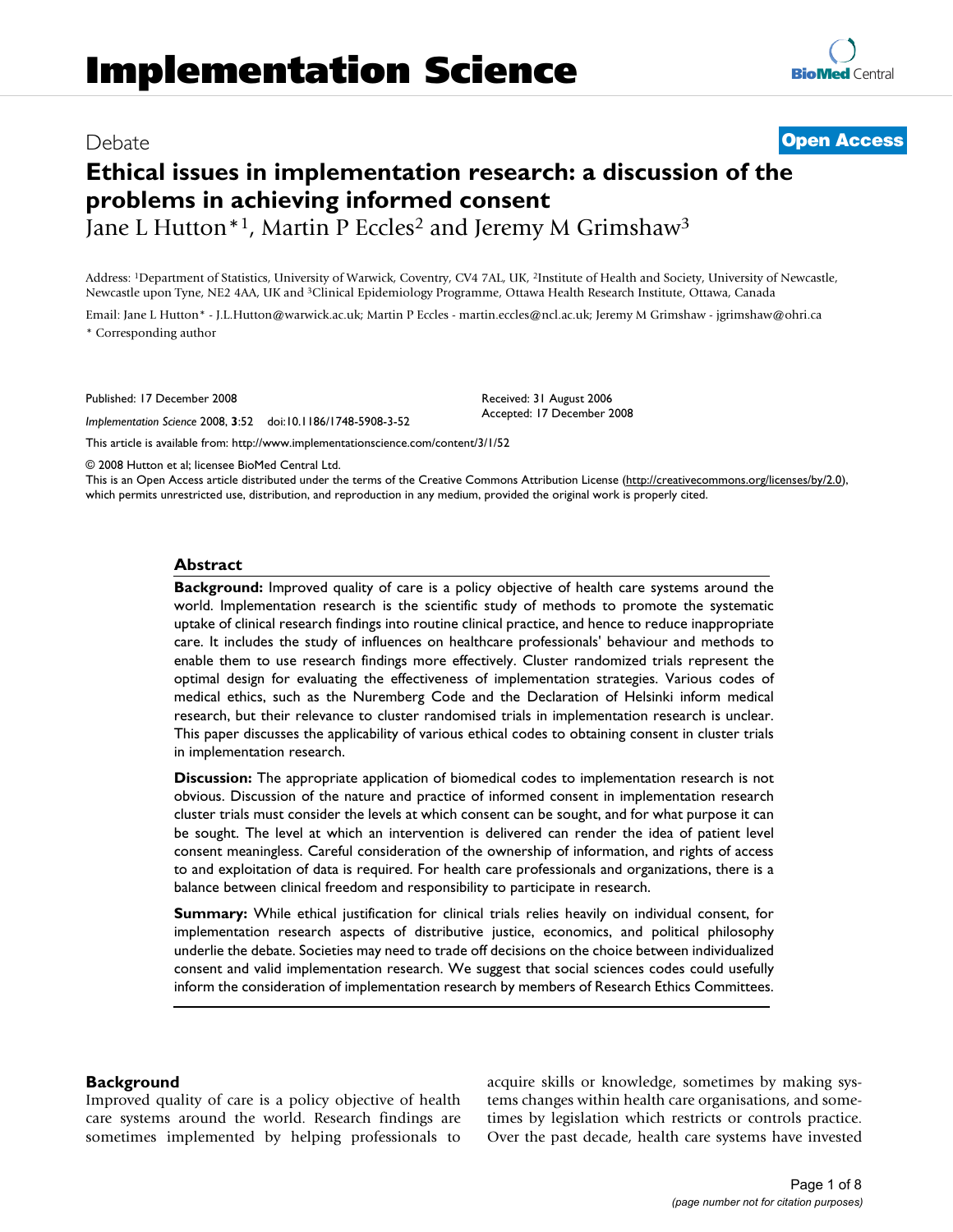heavily in the development of clinical practice guidelines and associated quality improvement interventions [1]. However, these efforts have had variable success [2].

Implementation research is the scientific study of methods to promote the systematic uptake of clinical research findings into routine clinical practice, and hence to reduce inappropriate care [3]. It includes the study of influences on the behaviour of health-care professionals and health care organisations. The emphasis is generally on how treatments can be delivered effectively, rather than on the measuring the difference an idealised treatment makes. Experimental studies that use cluster randomised designs are generally more appropriate for evaluating interventions in implementation research than individual patient randomised controlled trials [4]. Cluster randomized trials randomize an intact social unit (cluster) to an intervention and collect data from individuals within that social unit. In implementation research, a cluster may be defined as an individual health care professional, a family practice, a hospital department, or a hospital, and data are commonly collected on patients cared for in the cluster. Cluster randomized trials are commonly undertaken to minimize the risk of contamination that could occur in a patient randomized trial, if the care of control patients was influenced by the experience of the health care professional providing care to experimental patients [4]. Various codes of medical ethics, such as the Nuremberg Code [5] (see text below) and the Declaration of Helsinki [6] inform medical research. We have previously examined their applicability to cluster randomized trials in general [7], but their application to cluster randomised trials in implementation research is not obvious.

# *Key ethical considerations: The Nuremberg code*

*1. Voluntary consent of the human subject is absolutely essential. Ascertaining the quality of the consent rests upon each individual: responsibility which may not be delegated*.

*2. The experiment should ... yield fruitful results for the good of society*.

*3. Anticipated results must be justified by background knowledge*.

*4. Avoid all unnecessary physical and mental suffering and injury*.

*5. Not conducted if a priori reason to believe death or disability will occur*.

*6. Degree of risk taken to be balanced by the humanitarian importance*.

*7. Proper preparations should be made to protect the experimental subject*.

*8. Only conducted by scientifically qualified persons*.

*9. Subject should be at liberty to end the experiment*.

*10. Early stopping of experiment if risk of injury, disability, death*.

The primary ethical requirement of consent (central to statistical and biomedical codes of conduct [8-10]) raises particular issues for cluster randomised designs [7,11]. Examples of three cluster randomized trials in implementation research are described in the text below.

# *The NEXUS Trial [12]*

*This study evaluated the effectiveness of audit and feedback and educational reminder messages to implement the UK Royal College of Radiologists' guidelines for lumber spine and knee xray in UK general practices. The study was undertaken in six radiology departments and the 247 general practices that they served. The study design was a before-and-after pragmatic cluster randomised controlled trial using a 2 × 2 factorial design. A randomly chosen subset of general practice patient records (paper and computerised) were examined to assess concordance with criteria derived from the guidelines. The effect of educational reminder messages (expressed as x-ray requests per 1,000 patients) was an absolute change of -1.53 (95% CI: - 2.5, -0.57) lumbar spine requests and of 1.61 (95% CI: -2.6, -0.62) knee x-ray requests, relative reductions of approximately 20%. Similarly, the effect of audit and feedback was an absolute change of -0.07 (95% CI: -1.3, 0.9) lumbar spine x-rays requests and an absolute change of -0.04 (95% CI: -0.95, 1.03) for knee x-rays requests, relative reductions of about 1%. None of the differences in concordance between groups were statistically significant*.

# *The COGENT (Computerised Guidelines Evaluation in the North of England) Trial [13]*

*This was a before-and-after cluster randomised controlled trial, which used a two by two incomplete block design to evaluate the use of computerised decision support (CDSS) to implement clinical guidelines for the primary care management of two conditions: asthma in adults and angina. Practices eligible to participate in the study were those with one of two computing systems, and with at least 50% of the general practitioners reporting use of their practice computer system to view clinical data and for acute prescribing. Process of care data were collected in two ways: by electronic retrieval from the computerised medical record and by abstraction from paper medical records. (At the time of the study the majority of general practices had both electronic and paper records on the same patient.) Patientbased outcomes were assessed by postal surveys using a range of generic and condition specific measures administered at three*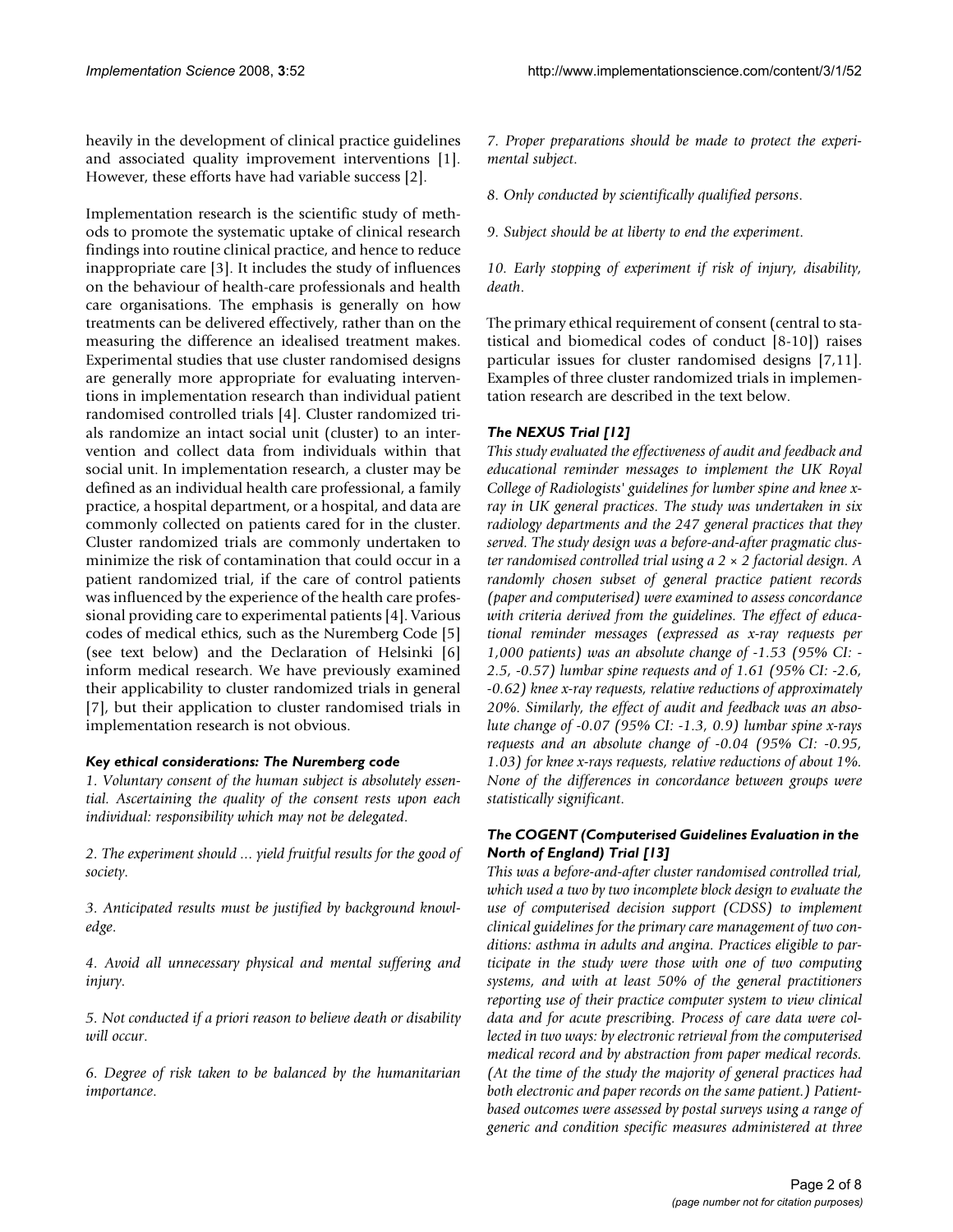*points in time: approximately a year before the intervention; just before the intervention and approximately a year after the intervention. There were no significant effects of CDSS on consultation rates, process of care measures (including prescribing) or any quality of life domain for either condition. Levels of use of the CDSS were low*.

#### *The DREAM Trial [14]*

*This was an evaluation of the effectiveness and efficiency of an area-wide 'extended' computerised diabetes register, which incorporated a full structured recall and management system, actively involved patients, and included clinical management prompts to primary care clinicians based on locally-adapted evidence based guidelines. The trial, in 58 general practices in three Primary Care Trusts in the northeast of England, was a pragmatic cluster randomised controlled trial with the general practice as the unit of randomisation. The computerised structured recall and management system improved care for people with diabetes. Patients in intervention practices were more likely to have at least one diabetes appointment recorded (OR 2.00, 95% CI 1.02, 3.91), to have a recording of a foot check (OR 1.87, 95% CI 1.09, 3.21), have a recording of receiving dietary advice (OR 2.77, 95% CI 1.22, 6.29), and have a recording of blood pressure (BP) (OR 2.14, 95% CI 1.06, 4.36). There was no difference in mean HbA1c or BP levels, but the mean cholesterol level in patients from intervention practices was significantly lower (-0.15 mmol/l, 95% CI -0.25, -0.06). There were no differences in patient-reported outcomes, or in patient-reported use of drugs or uptake of health services. NHS investigation and treatment costs, and costs to patients were not significantly increased by the intervention; there were administrative costs and there may have been an impact of the intervention on costs within general practice*.

The conduct of cluster randomized trials in implementation research raise a series of questions: What is consent, and who should give it? What does the freedom to withdraw from an experiment mean in implementation research? Indeed, should implementation research be considered 'biomedical research' for ethical purposes? Although the use of medical records in research is considered by the Council for International Organizations of Medical Sciences [15], these guidelines claim that public health and other forms of health care research designed to contribute directly to the health of individuals or communities can be distinguished from biomedical research. The Declaration of Helsinki [6] on biomedical research states that a 'research protocol should always contain a statement of the ethical considerations involved ...'. However, the ten ethical considerations, listed in the text below, are not easily translated into the context of implementation research. While ethical justification for randomised controlled trials relies heavily on the current state of clinical knowledge and individual consent, for implementation research aspects of distributive justice, economics and

political philosophy inform the debate, and the ethical theories of virtue, duty, and utility are important. In this paper, we discuss the ethical challenges relating to consent in cluster trials in implementation research.

#### **Discussion**

#### *Requirement for consent*

Is consent necessary for cluster randomized trials in implementation research? Seeking consent poses potential problems, such as causing bias or distress [16,17]. In the case of behaviour change, interventions, knowledge of the intervention, or of the existence of a trial could affect the outcome behaviour. For example, knowing implementation of guidelines was the aim of a trial might encourage professionals to study those guidelines and thus bias the study results. This risk of bias is recognized in the Declaration of Helsinki (point 26) as a legitimate scientific reason why one might chose not to seek consent [6]. Further, providing information particularly under the Council of the International Organisation of Medical Sciences recommendations to provide information on 26 separate items [15] represents a considerable administrative task, so that it might be attractive to avoid consent.

It may also be legitimate to consider whether consent is necessary if the risks to the individual patient are minimal [16,18]. It can be argued that the distinction between implementation research and service development is blurred, often small, and that the requirement for ethics approval may hinder the development of implementation science. Many service developments that could legitimately be the subject of implementation evaluations are conducted in service settings without any consideration of consent for practitioner or patient. A Medline search from 1966 to 2006 on 'natural experiment' in article titles identified 19 reports of health evaluations. A non-systematic sample (the three most recent and therefore most likely to reflect current practice) found no mention of ethical approval [19-21]. An additional consideration is that the risks to individual patients are likely to be small if implementation is based on rigorous evidence of clinical effectiveness, and if the normal ethical duty of the professional to do the best for their patient overrides any study requirements. In contrast, there may be some risks to a health care professional if they are found to be practicing suboptimally.

Our experiences in implementation research in the early 1990s suggested that some ethics committees were confused about this. On at least one occasion, an ethics committee argued that a cluster randomized implementation research trial did not need to be formally considered by an ethics committee. However, as implementation research does incur potential risks for patients and health care professionals, and as implementation researchers might not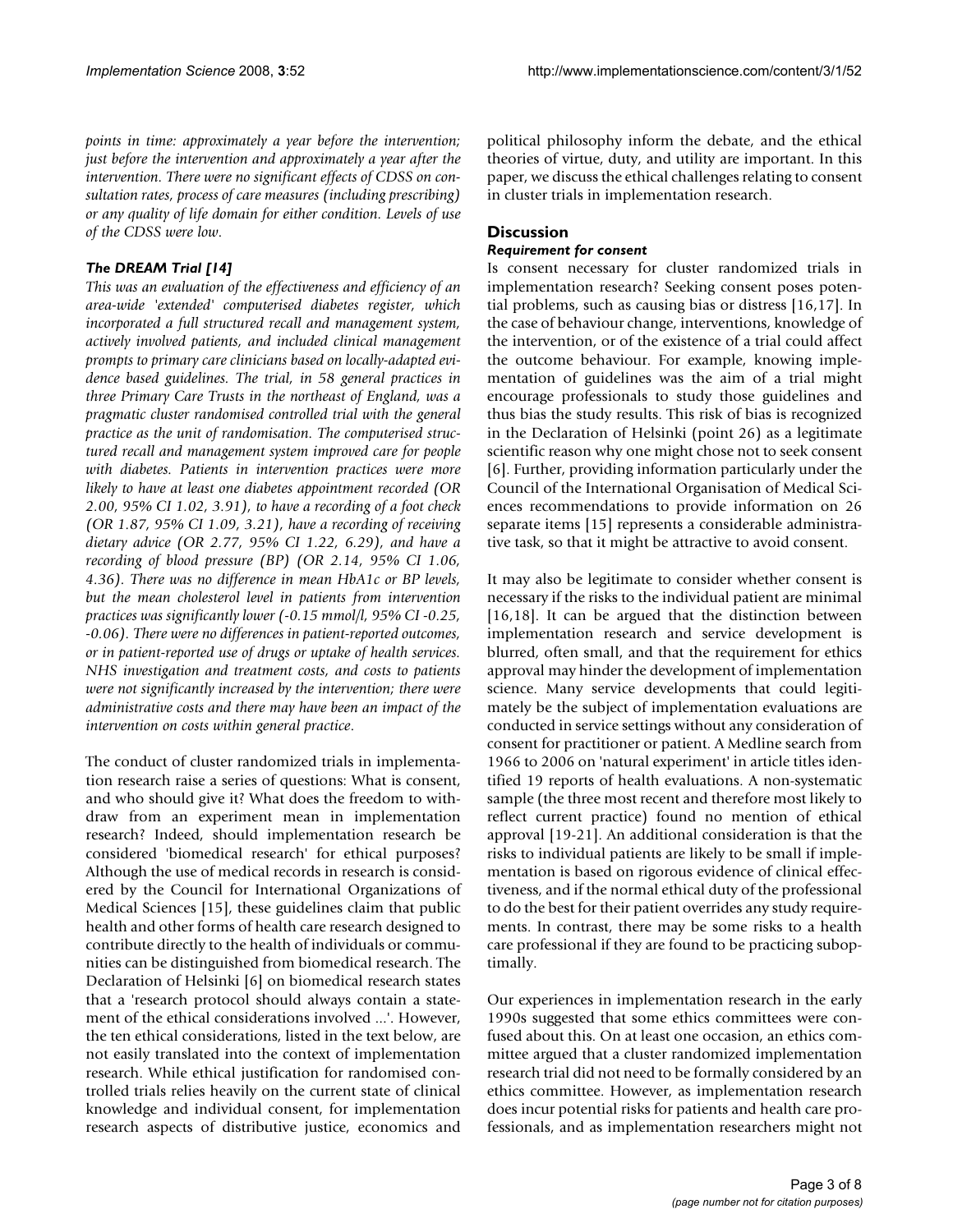be well-placed to judge these risks, we believe that formal ethics review should be required. A review of a cluster randomized trial in implementation research should decide whether the quality of the design and the study team are adequate [10], as well as the scope and timing of consent. Indeed, one might argue that service developments should be subject to some form of ethical review, given that they pose not dissimilar risks.

### *Scope and timing of consent*

In a patient randomized trial of a treatment, patients are asked whether they are willing to consent to randomization to the treatment or control, and willing to participate in all other aspects of a trial, such as regular review visits with their physician, or completion of outcome questionnaires. For cluster randomised trials in implementation research, it is useful to make distinctions that are often not explicit in ordinary randomised controlled trials of treatments. In particular, we consider consent to randomization and consent for other aspects of the trial at the level of the cluster and patient separately.

#### *Seeking consent for randomization to intervention and control arms*

#### *Health care providers and organisations*

Consent might be sought from those who are the focus of an intervention. Professionals will usually be the primary subjects, and one might seek consent for an intervention intended to affect them. However, if a health care professional chooses not to participate in a study, they are in effect denying their patients the potential benefits of participation. Health care providers ought to do the best for their patients, and have an obligation to improve their skills and knowledge. This might suggest that they should have a high threshold for opting out of implementation research studies. Opting out could be based on the belief that there are significant risks for their patients, or that the opportunity costs of participation are substantial and will be to the detriment of the care of other patients. We (MPE, JMG) have used different approaches to consenting health care professionals, often for pragmatic reasons. In the NEXUS trial [12], we successfully argued that the trial interventions were the equivalent of low risk service developments and that the requirement to seek consent from all potential healthcare professionals may make the project unfeasible or bias our assessment of the study outcome. As a result, we informed all general practitioners within the study areas that there was an ongoing trial but did not explicitly seek their consent. When the interventions were rolled out, we received fewer than five complaints from over 1,000 general practitioners involved in the study. Within the COGENT trial [13], we sought consent from one representative doctor within each participating general practice in the belief that, in this matter, they represented their whole practice.

#### *Patients*

The level at which an intervention is delivered may determine whether patients can opt in or out [7]. For interventions delivered at the level of the health care professional, it is unclear whether one could ever reasonably seek consent for randomization to intervention and control arms from individual patients who may be affected by the trial interventions. This can render the idea of consent meaningless [7]. It is unclear how far along the chain of responsibilities consent should or can be sought. For example, a trial to evaluate whether an educational intervention would improve district nurses' treatment of leg ulcers might randomise nurses to receive the intervention, or not. Nurses could be recruited and consented. If more than one district nurse served an area, patients could be asked whether they preferred a participating or non-participating nurse: although the intervention is not given to the patients, they might have preferences. In contrast, evaluation of an intervention to improve outpatient care might require involvement by hospital managers, consultants, and junior hospital staff. One could argue that consent should be sought from all junior staff – but should this then extend to all general practitioners who might refer their patients to be seen in outpatients? If so, then should the consent of all the patients who might be referred be sought? Whom one requires to consent will considerably affect the logistics of a trial. The further along the chain one goes, the less feasible seeking consent becomes. For example, the NEXUS trial [12] attempted to reduce inappropriate lumbar spine x-ray requests; potentially this could affect any patient with current or future low back pain. It is not possible to seek consent at the time of randomization from patients who may present with low back pain in the future. While it might be possible to seek consent from patients when they present with low back pain, it is unclear what consent is being sought. Their general practitioner will already have received the intervention. If a patient decided that they did not want to receive care influenced by the intervention, how can the general practitioner minimize the influence of the intervention for that individual patient? If individual patients in the control arm wished to receive care influenced by the intervention, they would have to change to a general practitioner in the intervention arm. Such change would contaminate the randomization. We argue from our experience that it is often nonsensical to seek consent from individual patients to randomization to intervention and control arms. The obligation on professionals, as stipulated by professional bodies such as the General Medical Council, to do their best for their patients overrides any study obligations and should protect patients from inappropriate care. Patients are not generally regarded as having a responsibility to enter randomised controlled trials [22], although some people regard per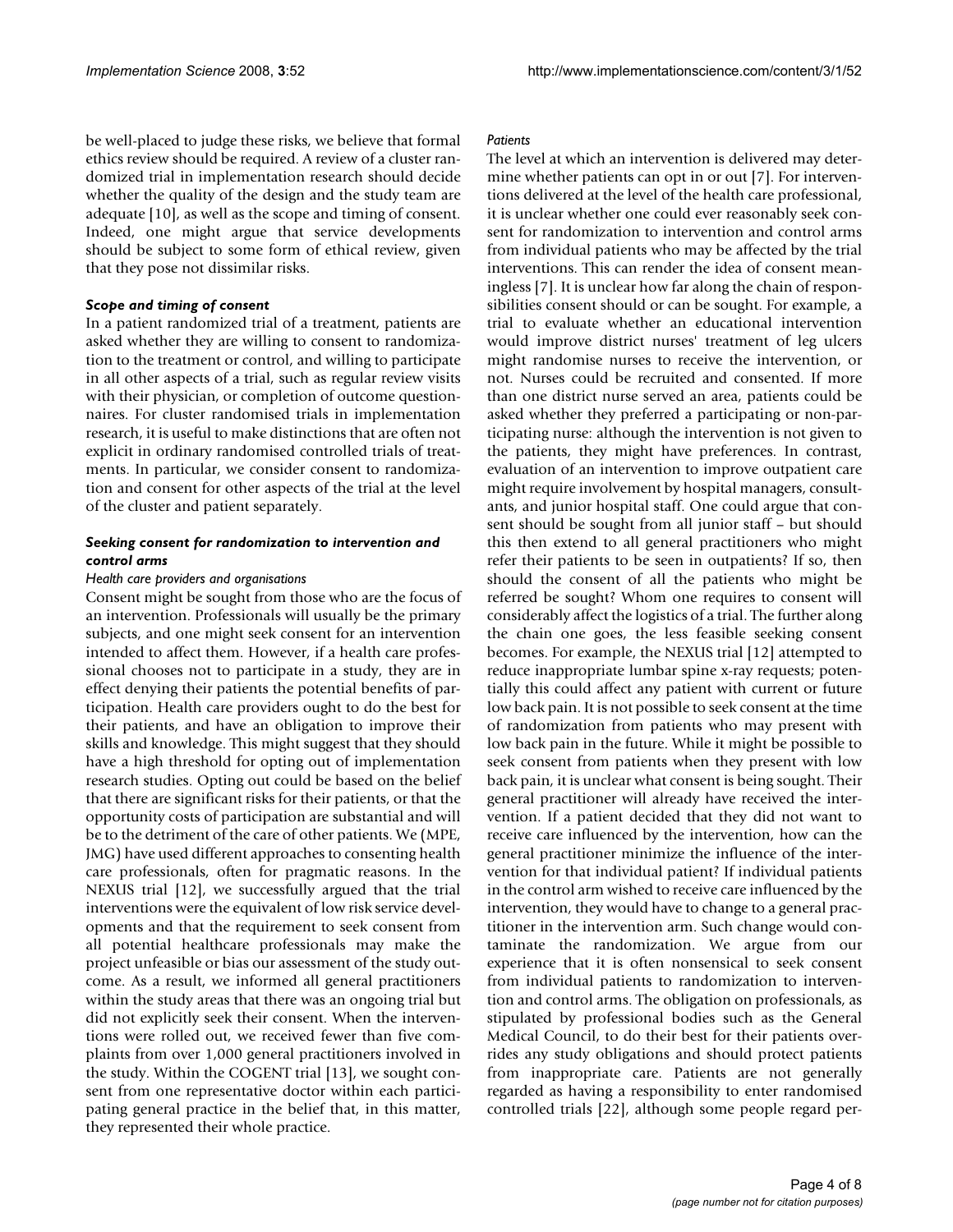mitting routine health data to be used in research as the duty of a citizen [23].

#### *Seeking consent for data collection and other aspects of study conduct*

Consent might be sought for the use of routinely held data or for the collection of additional data, with or without invasive procedures. For patients who are not directly the subjects of an intervention, one might seek consent to extract data from their medical records [15,24]. Consent might be sought at the point at which records are used, or before any records are used. Not asking consent for access to records minimises impact on patients, and has been advocated [11]. For routine information, it is possible to access data without peoples' knowledge or consent, both to minimise the impact on patients (Declaration of Helsinki, point 21) and to enhance the validity of data [25]. However, the value of simple information and courtesy to research subjects should not be overlooked [16,26]. In the DREAM trial [14], patients had already consented, or were being consented, to their data being held within the existing diabetes register. The study involved no extra 'routine' data collection, and the data extracted for the trial evaluation were anonymised before being sent for analysis; all data held for analysis was held in accordance with the Data Protection Act. For the patient-based questionnaire study, the investigators sought additional patient consent to complete one survey at the time of sending the first questionnaire. The three Local Research Ethics Committees (LRECs) covering the study sites approved the trial on this basis, although one LREC required 'opt-out' patient consent to be sought for participation in the trial. Their stated reason was that, although patients were explicitly consented to be on the register, the consent letter they had signed had not specified 'research' as a use to which their information could be put. The investigators therefore sent an 'opt out' consent letter to all patients on the register in that primary care trust site; 477 out of 4577 (10.4%) patients invited to participate opted out of the trial.

Studies might require subjects to opt-in, or allow them to opt-out. The potential implications for study feasibility of requiring individual patient consent for data collection may be substantial. A quarter of total research funds were spent on consent processes in one study that achieved only 50% participation [23]. We believe that the decision about whether individual patient consent for data collection should be based on considerations of both risk and feasibility. If patients are being contacted to complete a postal survey, then they can clearly be explicitly ask to complete a consent form (*e.g*., COGENT used this method) and thus be consented during this process. Return of a survey implies implicit consent to provide data, but in order to post a questionnaire, access to clinical data is needed to judge eligibility, and a contact address is

required. The patient's clinician could be responsible for this, but it is a substantial additional task. For use of routine administrative data in a tightly controlled research environment across a large population, individual patient consent might be waived [24].

### *Proxy consent and coercion*

Patients are sometimes deemed incompetent and other people, designated proxies, are allowed to give consent on their behalf. A proxy is usually the next of kin or a legally authorised representative [24]. Proxy consent for professionals cannot coherently be based on incompetence, but might be pragmatically necessary for both professionals and patients. There are many possible proxies who might give consent: consultant committees, medical directors, chief executives, individual doctors, or local research ethics committees. Despite proxy consent, there may still be problems in a situation where there are hierarchies of proxies. Ethics committees may allow access to patient records, but general practitioners may subsequently insist on individual patient consent before allowing access, from their own concerns for patient privacy or their perceived liability. This lengthens and slows any study [27]. Thus, proxy consent can easily misfire: well intentioned over-protective proxies go beyond the law, and threaten public health and epidemiology [25,27-29]. Proxy consent can also have associated inducements or penalties. A senior person or committee might decide that an implementation research trial will include a group of professionals, with disadvantages for those who do not participate, such as loss of some desired status. Participation might earn credits for post-graduate education, which ensures additional funds for individual doctors, providing an inducement. Inducements might coerce doctors into, for example, increasing the uptake of vaccinations or screening. This can lead to patients' being put under pressure. There are restrictions on inducements offered to patients to participate in randomised controlled trials, and to doctors to enroll patients. Any degree of coercion of doctors sits oddly alongside these restrictions. In a patient randomised trial, a patient's refusal should not be allowed to damage the doctor-patient relationship. Ideally, this principle would extend to doctor-doctor or doctor-manager relationships. Coerced participants in implementation research might well produce false results, and so research such participants is likely to be a waste of resources, hence unethical. Alternatively, one might argue that there will always be some healthcare professionals and patients who will always resist change and resent enforced education, and that research that includes resentful participants is therefore usefully pragmatic.

#### *Introducing bias by seeking consent*

One might rule that individual informed consent must always be obtained. Several studies have assessed the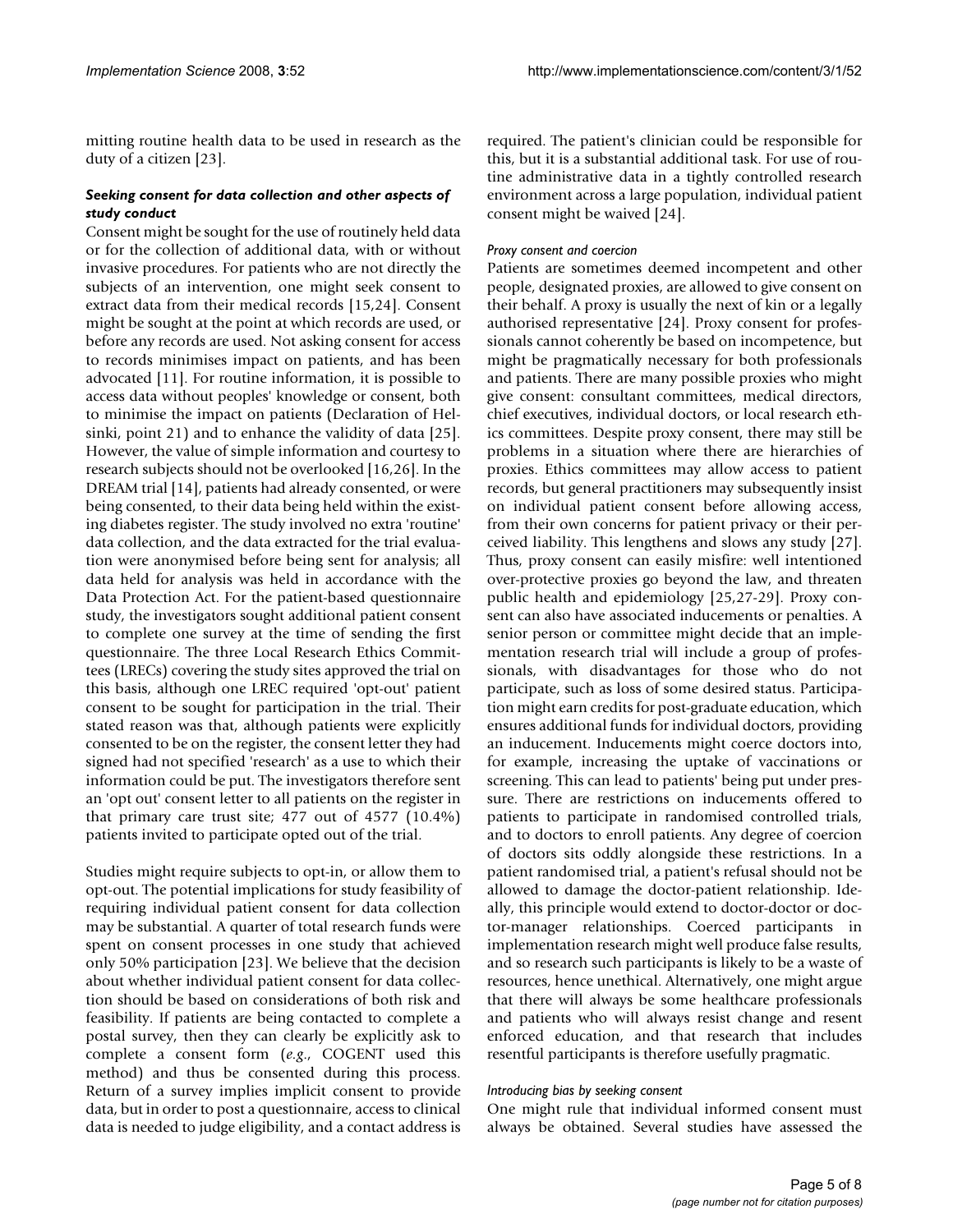impact of such laws on participation rates and representation. Studies in family practice (USA) or general practice (UK) settings reported similar active consent rates for researchers to have access to patients' medical records: 67% and 61% respectively [30,31]. Of those not consenting, the balance between active refusal and non-response rates differed: 25% and 8% in the USA, compared with 7% and 32% in UK. Worryingly, the USA study showed significant differences in important clinical characteristics between the three subgroups. This at least raises the possibility that study participants would not be representative, thereby limiting the inferences that could be drawn from the study. Other studies have also demonstrated this phenomenon. In a randomised trial of 'opt-in' versus 'optout' strategies for an observational study of angina that required clinic attendance, response was defined as attendance at a clinic [32]. The 'opt-in' response rate was 38%, compared to 50% in the 'opt-out' group; the latter group were in poorer health. The potential social, scientific, and financial costs of seeking consent are demonstrated by the hospital-based study in Canada that spent a quarter of the budget to achieve only 50.6% participation in a disease register [23]. This study reported substantial differences between those who consented and those who did not, such that no general scientific conclusions based on the consenters would be valid. In the DREAM Trial [14], 10% of patients declined to participate. Because the research team had no access to these patients' data, the impact of their exclusion is unknown. Considering this evidence, if individual consent is required, then implementation research that requires access to medical records should be abandoned because, even with considerable expenditure on consent, the results of studies are very likely to be substantially biased and misleading. A possible solution could be for patients, when they join a practice, to give a general consent to direct or indirect participation in implementation research that need not be renewed for each new implementation research study [16].

# *Which ethics?*

# *Ethical theories*

There are several important general theories that provide ways in which ethical questions can be approached [33]: Aristotelian virtue ethics, Kantian-type deontological ethics, and consequentialist ethics, or closely related utilitarian ethics. A consequentialist ethic would balance the implication of the informed consent requirement (that implementation research cannot provide valid results, and hence opportunities to improve people's health are lost) with the consequences of not requiring informed consent. The utilitarian approach would assign probabilities and values to the various outcomes, such as misleading results or infringement of autonomy, and reach a semi-quantitative rule. One could justify the informed

consent requirement by a Kantian-type duty: the duty of the researcher to seek consent is absolute and takes priority over any duty to act so that knowledge may be gained and health improved. However, the imperative to decide our actions by acting in the way in which we would like others to act would reverse the priorities of potential patients as research participants: health and knowledge gain are of wide social value. Professionals should, as a matter of duty, seek to learn by participation in implementation research, and contribute to knowledge for other professionals arising from the results of implementation research. This professional duty is also consistent with an Aristotlian ethic of living one's professional life well.

The dominance of informed consent in biomedical codes is consistent with a primary focus on autonomy. Comfortable, individualist societies that take the existence and reasonable quality of health care staff and facilities for granted can afford to focus on autonomy. Respect for autonomy is one principle in a popular scheme for medical ethics proposed by Beauchamp and Childress [34] that has four principles. The other three principles are nonmaleficence (do no harm), beneficence (do good), and justice. If non-maleficence is only concerned with present patients, the harm caused by ignorance arising from the failure of implementation research will be treated as irrelevant. The benefit lost by preventing research through informed consent requirements will often be remote from the present patient. However, it is possible with chronic conditions that most of the people who will benefit from the results of particular research are those who are eligible to participate in that research. Unless 'justice' is interpreted to mean substantial responsibility towards other people, rather than a reasonable chance of getting access to goods, it will not be able to trump 'autonomy'. A proponent of autonomy would assert that autonomy, hence informed consent, is primary, and harm, loss of benefit, or extensive justice are less important.

Ordinary people can recognise that informed consent can raise a problem, and that their concerns about confidentiality might be addressed by other means [35]. The Canadian Institutes of Health Research and UK Medical Research Council guidelines recognize that consent might render epidemiological research impossible [24]. Aggregate data on populations of patients respects privacy, so perhaps implementation research that uses aggregate data should not seek consent from individual patients. The UK does not require consent [25] for the use of such aggregate data. However, with aggregate data, patient level effects cannot be modeled: analysis at the cluster level removes a potentially important level of explanation and understanding.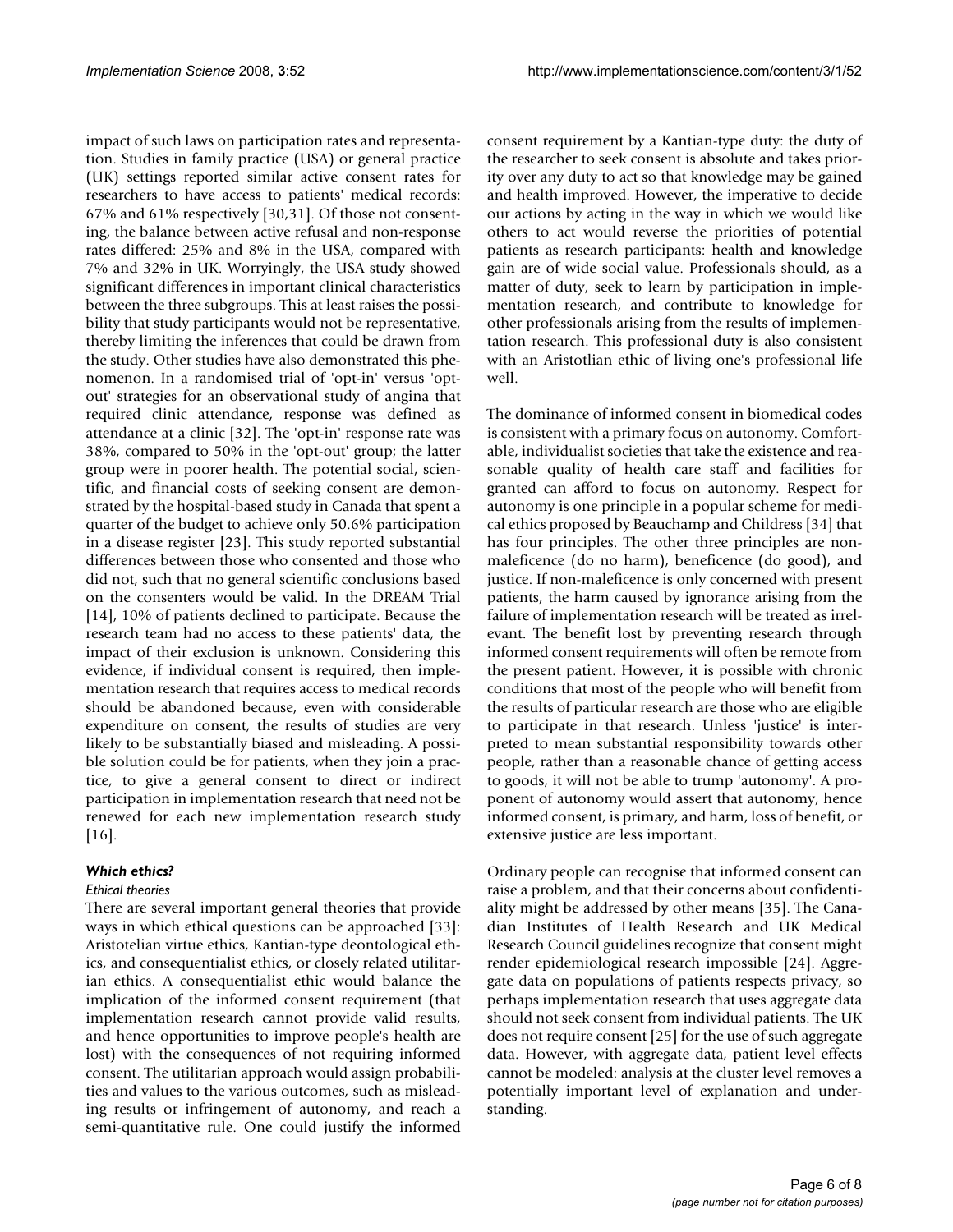### *Social science codes*

The Nuremberg Code and the Declaration of Helsinki aim to protect patients: but they have limited relevance when subjects are health professionals, and the division of responsibilities between professionals, patients, and researchers must be considered. In contrast to the four principles of Beauchamp and Childress, obligations to four groups of people form the framework used by the International Statistical Institute Declaration on Professional Ethics [13], from which most social science codes are derived [36-40].

The groups to whom obligations are owed by statisticians (taken as an example of social scientists) are: society, funders and employers, colleagues, and subjects. No one group has priority. Social obligations require statisticians to consider conflicting interests and guard against misuse and misinterpretation of statistics, to benefit as large a community as possible, and to pursue reasonable objectivity. Hence the interests of patients, doctors, and managers in promoting the uptake of clinical research must all be recognised, and the study design must facilitate interpretation and generalisation of results. Obligations to funders or employers require clarity about roles and responsibilities; transparency of statistical methods; no pre-emption of outcomes; and safeguarding privileged information. For example, if a funder of implementation research insisted on informed consent, a statistician may have to state that she cannot ensure that there will be data relevant to the funder's chosen outcome, as well as what limitations arise from data on a biased subset of people.

# **Summary**

Greater access to well-grounded information benefits society, so implementation research, which endeavours to translate improvements in clinical research into improvements in health care, is ethically commendable. Implementation research should be guided more by the principles of social science research, with the clinical treatment of patients being governed by ordinary professional practice. Seeking individual informed consent is not merely expensive: it may be futile, as those choosing to respond will almost certainly be unrepresentative, hence the study results will be biased. In reality, societies may face a political decision between individual informed consent and implementation research.

While ethical justification for clinical trials relies heavily on individual consent, for implementation research aspects of distributive justice, economics, and political philosophy underlie the debate. These ethical issues have been thoroughly debated in the social sciences. Biomedical codes focus on doctor-patient relations, whereas obligations to a variety of interest groups, ownership of information, rights of access and exploitation of data, and responsibilities for professional development are addressed in social science codes. We suggest that social sciences codes could usefully inform the consideration of implementation research by members of research ethics committees. We recommend that training on the particular features of implementation research be offered to those on research ethics committees.

# **Competing interests**

JLH: none declared. MPE and JMG have both submitted implementation trial protocols to ethics committees and had difficulty explaining to them the differences between implementation trials and individual patient clinical trials.

# **Authors' contributions**

JLH, ME and JMG together developed the idea for this paper. JLH led the writing. All authors commented on sequential drafts and approved the final version.

#### **References**

- 1. Grol R, Grimshaw J: **[From best evidence to best practice; about](http://www.ncbi.nlm.nih.gov/entrez/query.fcgi?cmd=Retrieve&db=PubMed&dopt=Abstract&list_uids=14568747) [effective implementation of change in patient care.](http://www.ncbi.nlm.nih.gov/entrez/query.fcgi?cmd=Retrieve&db=PubMed&dopt=Abstract&list_uids=14568747)** *Lancet* 2003, **362:**1225-30.
- 2. Grimshaw J, Thomas R, MacLennan G, Fraser C, Ramsay C, Vale L, Whitty P, Eccles M, Matowe L, Shirren L, Wensing M, Dijkstra R, Donaldson C: **[Effectiveness and efficiency of guideline dissem](http://www.ncbi.nlm.nih.gov/entrez/query.fcgi?cmd=Retrieve&db=PubMed&dopt=Abstract&list_uids=14960256)[ination and implementation strategies.](http://www.ncbi.nlm.nih.gov/entrez/query.fcgi?cmd=Retrieve&db=PubMed&dopt=Abstract&list_uids=14960256)** *Health Technol Assess* 2004, **8:**.
- 3. Foy R, Eccles M, Grimshaw J: **[Why does primary care need more](http://www.ncbi.nlm.nih.gov/entrez/query.fcgi?cmd=Retrieve&db=PubMed&dopt=Abstract&list_uids=11477039) [implementation research?](http://www.ncbi.nlm.nih.gov/entrez/query.fcgi?cmd=Retrieve&db=PubMed&dopt=Abstract&list_uids=11477039)** *Family Practice* 2001, **18:**.
- 4. Eccles M, Grimshaw J, Campbell M, Ramsay C: **Research designs for studies evaluating the effectiveness of change and improvement strategies.** *Qual Safety Health Care* 2003, **12:**47-52.
- 5. **The Nuremberg Code: (1947)** *Brit Med J* 1996, **313:**1448 [[http:/](http://www.hhs.gov/ohrp/references/nurcode.htm) [/www.hhs.gov/ohrp/references/nurcode.htm\]](http://www.hhs.gov/ohrp/references/nurcode.htm).
- 6. World Medical Association Declaration of Helsinki: *Ethical principles for medical research involving human subjects 2000* 1964 [\[http://](http://www.wma.net/) [www.wma.net/\]](http://www.wma.net/).
- 7. Hutton JL: **Are distinctive ethical principles required for cluster randomised controlled trials?** *Statist Med* 2001, **20:**473-488.
- 8. International Statistical Institute: *Declaration of Professional Ethics* 1985 [<http://isi.cbs.nl/ethics.htm>]. Voorburg: International Statistical Institute
- 9. Royal Statistical Society: *Code of Conduct* London: The Royal Statistical Society; 1993.
- 10. American Statistical Association: *Ethical Guidelines for Statistical Practice* 1999 [\[http://www.amstat.org/about/ethicalguidelines.cfm\]](http://www.amstat.org/about/ethicalguidelines.cfm). Alexandria: ASA Committee on Professional Ethics
- 11. Edwards SJL, Braunholtz DA, Lilford RJ, Stevens AJ: **[Ethical issues in](http://www.ncbi.nlm.nih.gov/entrez/query.fcgi?cmd=Retrieve&db=PubMed&dopt=Abstract&list_uids=10334756) [the design and conduct of cluster randomised controlled tri](http://www.ncbi.nlm.nih.gov/entrez/query.fcgi?cmd=Retrieve&db=PubMed&dopt=Abstract&list_uids=10334756)[als.](http://www.ncbi.nlm.nih.gov/entrez/query.fcgi?cmd=Retrieve&db=PubMed&dopt=Abstract&list_uids=10334756)** *Brit Med J* 1999, **318:**1407-1409.
- 12. Eccles M, Steen N, Grimshaw J, Thomas L, McNamee P, Soutter J, Wilsdon J, Matowe L, Needham G, Gilbert F, Bond S: **[Effect of audit](http://www.ncbi.nlm.nih.gov/entrez/query.fcgi?cmd=Retrieve&db=PubMed&dopt=Abstract&list_uids=11356439) [and feedback, and reminder messages on primary-care radi](http://www.ncbi.nlm.nih.gov/entrez/query.fcgi?cmd=Retrieve&db=PubMed&dopt=Abstract&list_uids=11356439)[ology referrals: a randomised trial.](http://www.ncbi.nlm.nih.gov/entrez/query.fcgi?cmd=Retrieve&db=PubMed&dopt=Abstract&list_uids=11356439)** *Lancet* 2001, **357:**1406-1409.
- 13. Eccles M, McColl E, Steen N, Rousseau N, Grimshaw J, Parkin D, Purves I: **[Effect of computerised evidence based guidelines on](http://www.ncbi.nlm.nih.gov/entrez/query.fcgi?cmd=Retrieve&db=PubMed&dopt=Abstract&list_uids=12399345) [management of asthma and angina in adults in primary care:](http://www.ncbi.nlm.nih.gov/entrez/query.fcgi?cmd=Retrieve&db=PubMed&dopt=Abstract&list_uids=12399345) [cluster randomised controlled trial.](http://www.ncbi.nlm.nih.gov/entrez/query.fcgi?cmd=Retrieve&db=PubMed&dopt=Abstract&list_uids=12399345)** *Brit Med J* 2002, **325:**941-7.
- 14. Eccles MP, Whitty PM, Speed C, Steen IN, Vanoli A, Hawthorne GC, Grimshaw JM, Wood LJ, McDowell D: **[A pragmatic cluster ran](http://www.ncbi.nlm.nih.gov/entrez/query.fcgi?cmd=Retrieve&db=PubMed&dopt=Abstract&list_uids=17306017)[domised controlled trial of a Diabetes REcall And Manage](http://www.ncbi.nlm.nih.gov/entrez/query.fcgi?cmd=Retrieve&db=PubMed&dopt=Abstract&list_uids=17306017)[ment system: the DREAM Trial.](http://www.ncbi.nlm.nih.gov/entrez/query.fcgi?cmd=Retrieve&db=PubMed&dopt=Abstract&list_uids=17306017)** *Implementation Science* 2007, **2:**6.
- 15. Council of the International Organisation of Medical Sciences: *International Guidelines for Biomedical Research Involving Human Subjects* 2002 [<Http://www.cioms.ch>].